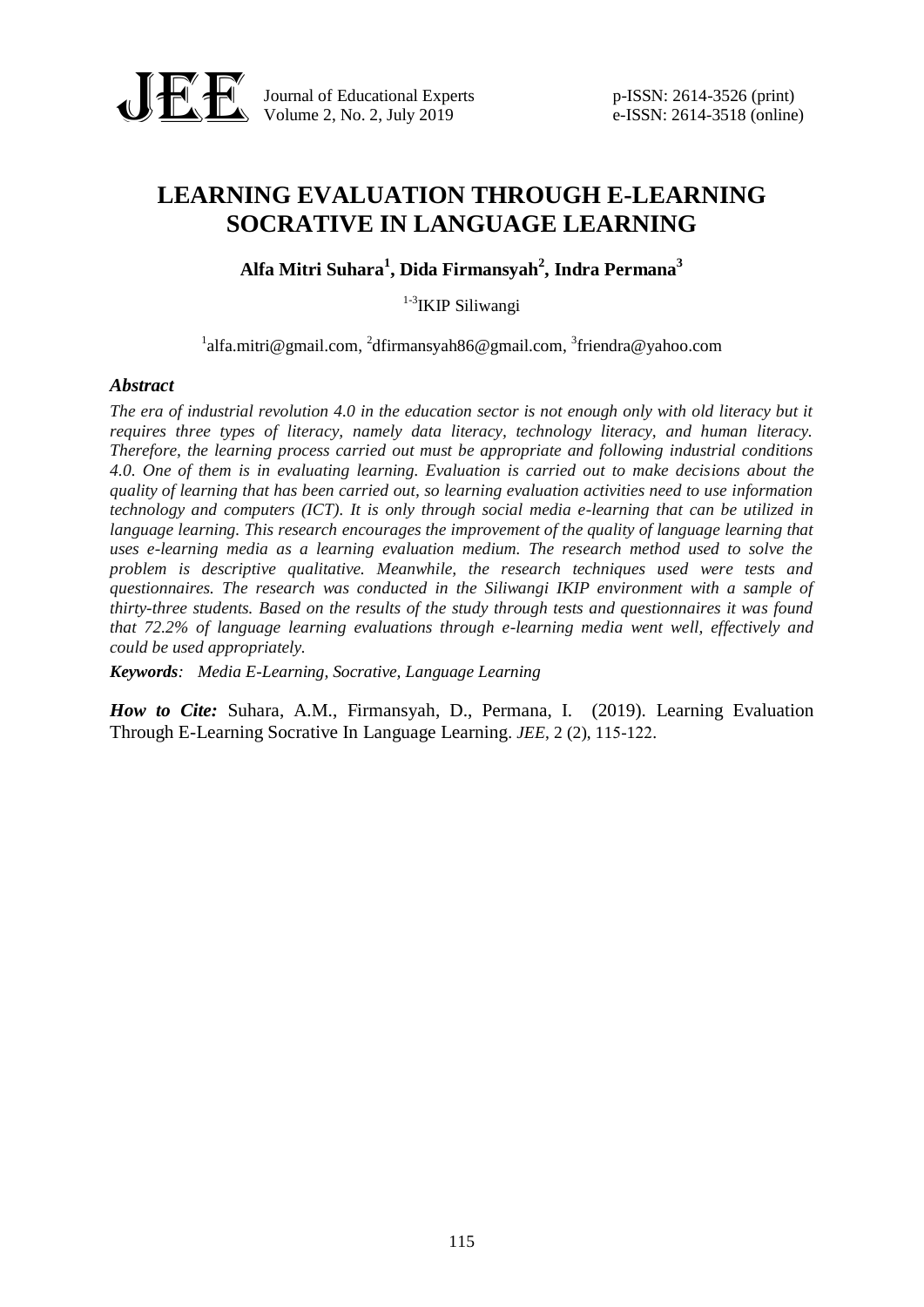# **INTRODUCTION**

Life is currently in the era of industrial revolution 4.0, which is an industry that combines automation technology with cyber technology. Data automation and exchange trends in manufacturing technology. These include cyber-physical systems, Internet of Things (IoT), cloud computing and cognitive computing. Ahmad (2018) argued that industrial revolution 4.0 was a process of continuing changes in the automation phase of the 3.0 industrial revolution in life that relied on the internet network system. Thus the era of industrial revolution 4.0 is a challenge in various fields of life, one of which is education. The education sector in the era of industrial revolution 4.0 according to Ahmad (2018) that education must present competitive graduates so that the curriculum needs a new orientation. Because in the era of industrial revolution 4.0 was not only enough old literacy (reading, writing, & mathematics) as the basic capital for acting in society. There are three groups or types of literacy in the industrial revolution era 4.0, namely data literacy, technology literacy, human literacy. then the learning process carried out must be appropriate and following industrial conditions 4.0 of which in conducting learning evaluation. Following the concept of learning based on curriculum, evaluation is an activity that must always exist and be carried out in every learning process. The aim is to reflect and find out how successful the learning process has been done (San Fauziya & Suhara, 2015). Also, Arifin (2013) suggests that evaluation of learning is a systematic, continuous and comprehensive process or activity.

The importance of the evaluation process in learning as stated, then one of the learning evaluation concepts that can be used in the industrial revolution era 4.0 is e-learning Socrative media, which is a student response system that allows teachers to create interactive quizzes or games and direct students directly or real-time. With Socrative, teachers can make quizzes with multiple-choice models, right or wrong, short entries and so on.

In language learning, especially in the PBS Study Program. Indonesia IKIP Siliwangi as a research environment for implementing e-learning socio-lectures is expected to be a media that can improve the quality of the learning process. In addition to evaluating the learning process, through Socrative E-learning lecturers and students can use technology appropriately in learning. Thus, the process of evaluating language learning using E-learning Socrative is expected to increase creativity and innovative abilities. Based on the previous description, the formulation of the problem in this study is about the quality and evaluation process of language learning in the PBS Study Program. Indonesia through E-learning Socrative media?

# **E-learning Socrative**

The development of the world of education continues to progress rapidly. One of them is the aspect of media learning and assessment. Nowadays many learners and educators utilize technology through various applications provided. Among the socrative applications, namely a student response system that allows teachers to make quizzes or interactive games and involve students directly or real-time (Guraru, 2013). Socrattive E-Learning media is a product in the subject matter and development of learning media following the ADDIE development model (Analysis, Design, Development, Implementation, Evaluation) (Chotijah, Larasati, & Sari, 2018).

Awedh, Mueen, Zafar, & Manzoor (2015) and Dervan (2014) stated that socrative is one of the social media that can be utilized in mathematics learning, in which the teacher can provide a quiz with a different atmosphere because it can be accessed by students' computers or cellphones. It can also help the interaction between teachers, students, and classmates.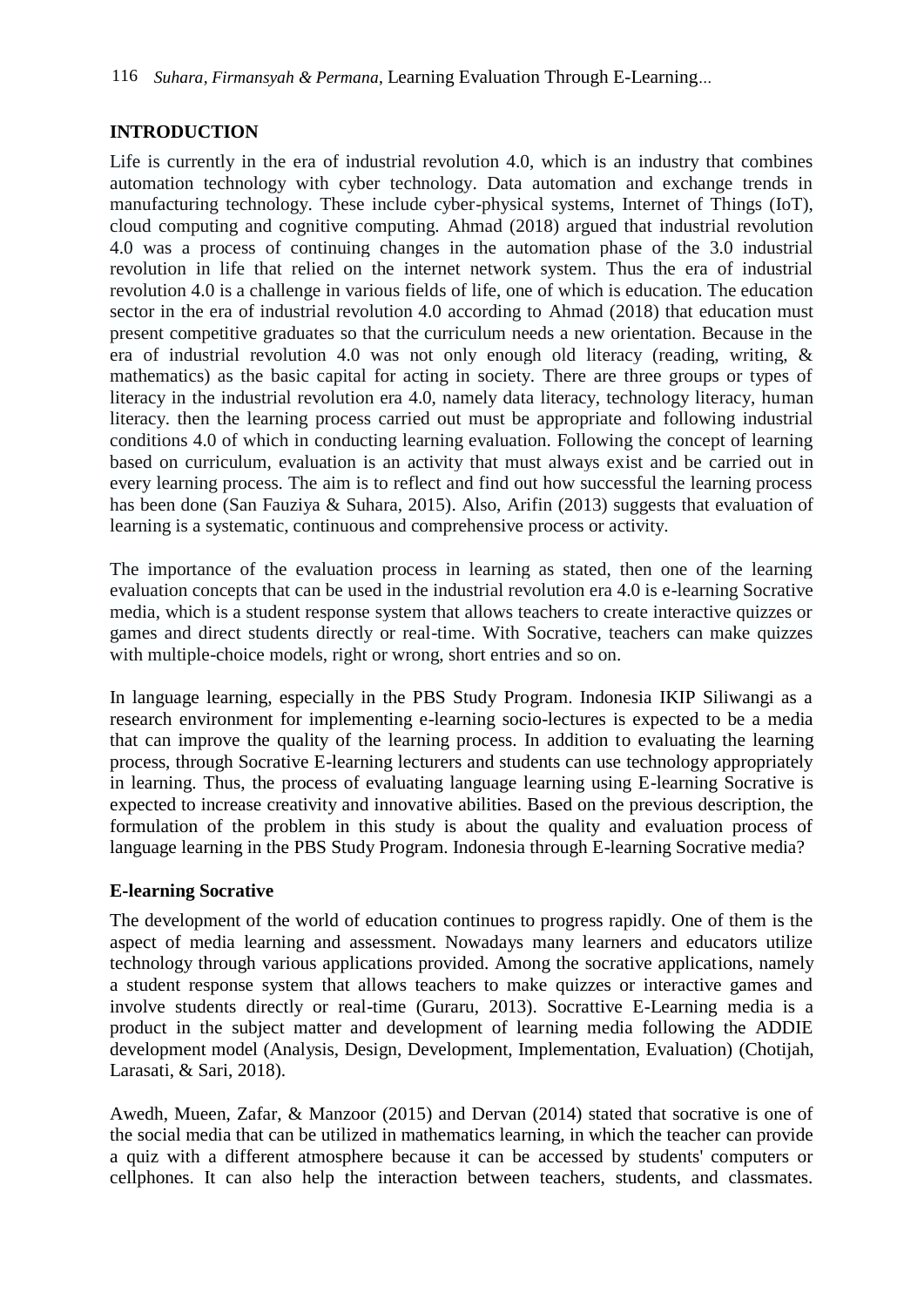Socrative also contains practice questions that are packaged in the game form so that this will provide an interesting experience for students. Through socrative, the teacher or lecturer can make quizzes with multiple-choice models, right or wrong, and short and more fun and innovative entries.

### **Learning Evaluation**

According to Arifin (2013), evaluation is a systematic and ongoing process to determine the quality (value or meaning) of something, based on certain considerations and criteria to make decisions. In line with it, Sanjaya (2013) also refers to the same statement previously stated by Guba and Lincoln, namely that evaluation is a process of considering the value and meaning of something considered. Furthermore, Sanjaya (2013) suggests that evaluation is a very important process of informal education activities. According to him, evaluation can determine the effectiveness of teacher performance so far, while for evaluation curriculum developers can provide information for improving the ongoing curriculum. Thus, briefly, evaluation is a decision-making process regarding the quality of learning that has been done.

# **Language Learning**

In-Law No. 20 of 2003 concerning the National Education System explained that learning is a process of interaction between students and educators and learning resources in a learning environment. The statement can be identified that learning is a process. That is, learning is a series of activities that are passed to achieve a goal. Furthermore, it can be drawn a line that learning is a process of teaching and learning activities in which there is cooperation between teachers and students, between lecturers and students. Learning consists of at least two main elements, namely teachers and students who are united by collaborative activities to achieve predetermined learning goals.

Based on the nature of previous learning, language learning can be interpreted as a collaborative activity between the teacher and students or lecturers with students in achieving learning goals, namely those relating to language. In addition to teachers and students or lecturers and students, there are factors or other components that also contribute to the success of learning. At least, following the definition of learning that has been described, other components of learning are learning resources and learning environments.

#### **METHOD**

This research is a descriptive study. This is motivated by the problems that arise requiring qualitative study as a solution to the problem. Qualitative research methods are research methods that are used to examine the condition of natural objects. The role of the researcher as a key instrument, the technique of data collection is done in triangulation (combined), data analysis is inductive, and the results of qualitative research emphasize the meaning rather than generalization (Sugiyono, 2008). That is, qualitative research is essentially observing people in their environment, interacting with them, trying to understand their language and interpretation of the world around it (Sugiyono, 2012). Also, Sanjaya (2013) suggests that descriptive research methods (descriptive research) are research conducted to describe or explain systematically, factually and accurately about the facts and the nature of a particular population. Based on the statement, the right descriptive method is used to solve the problem in this study.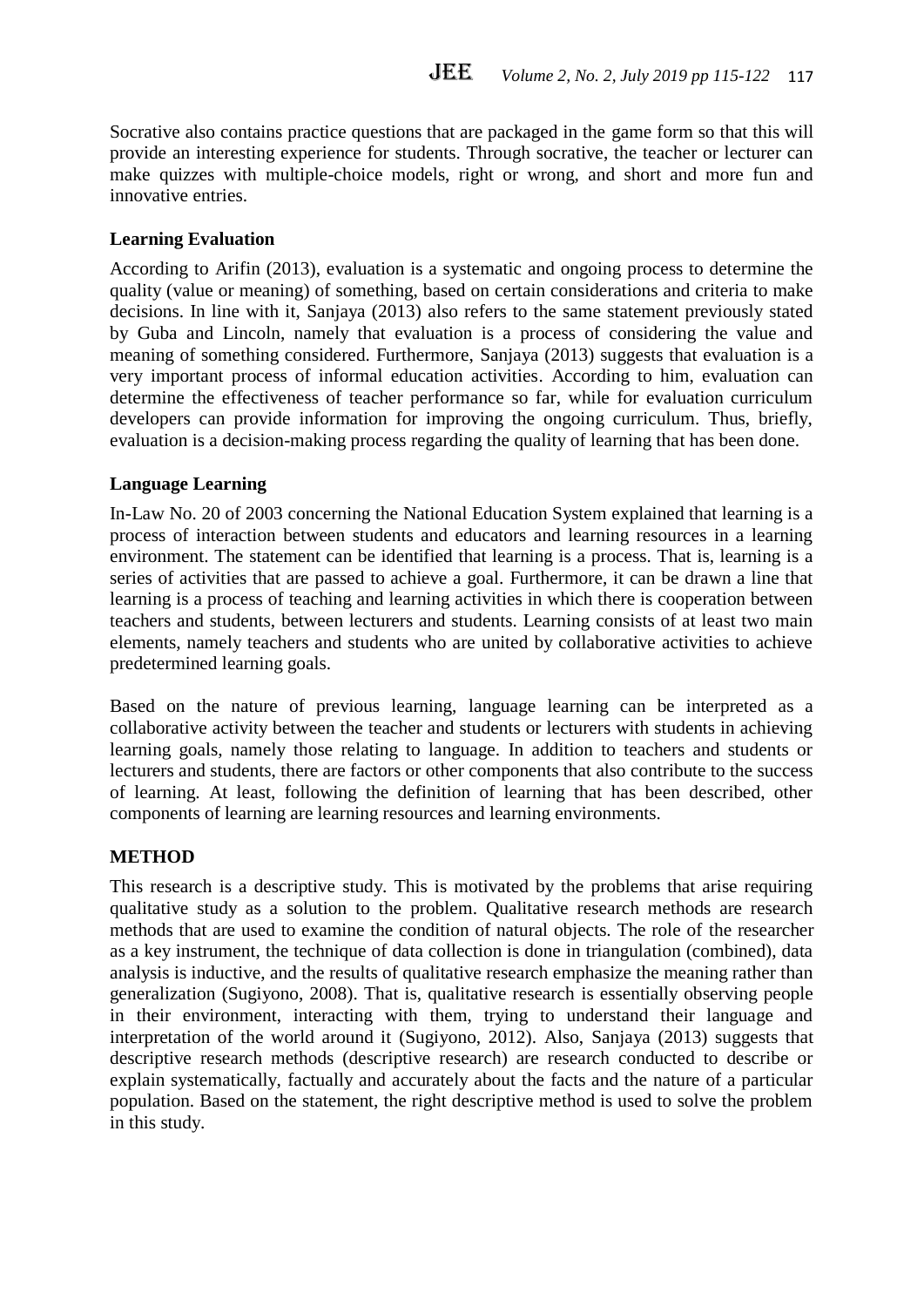The subjects of this study are students and lecturers within the PBS Study Program. Indonesia Siliwangi IKIP and samples taken as research data sources were two lecturers and thirty-three students of class 2016. Furthermore, the instruments used in the study were e-learning socrative applications and questionnaire sheets. E-learning literature as an instrument of data collection is an application that contains quizzes and exercises as learning media so that the research techniques used are learning, training (quiz) through e-learning socrative and questionnaires.

# **RESULTS AND DISCUSSION**

The results of this study are divided into three parts, namely 1) quality of language learning evaluation before using e-learning socrative, 2) evaluation of language learning through elearning socrative media, 3) quality of language learning evaluation after using e-learning socrative. Data is obtained through tests and questionnaires. The following are the results of learning evaluation analysis through e-learning socio-language in language learning.

| No.            | <b>Questions</b>                                                                      | <b>Yes</b> | N <sub>0</sub> |
|----------------|---------------------------------------------------------------------------------------|------------|----------------|
| 1              | Evaluasipembelajaranmelaluitesselamainiefektif.                                       | 10         | 23             |
| $\overline{2}$ | Evaluasipembelajaranmelaluitesselamainimenyenangk<br>an (konvesional).                | 10         | 23             |
| 3              | Evaluasipembelajaranmelaluites optimal<br>meningkatkanpotensidiri.                    | 15         | 18             |
| $\overline{4}$ | Evaluasipembelajarselamainimelaluites,<br>pengukurandanpenilaiansecarakonvensional.   | 28         | 5              |
| 5              | Evaluasidilakukanpadasetiapakhirpertemuanperkuliaha<br>n.                             | 11         | 22             |
| 6              | Evaluasidilakukanolehdosensecaralangsung.                                             | 30         | 3              |
| 7              | Evaluasi yang<br>selamainidilakukandapatmengembangkankreativitasdir<br>$\mathbf{i}$ . | 9          | 24             |
| 8              | Evaluasi yang<br>selamainidilakukandapatmeningkatkankemampuandiri.                    | 7          | 26             |
| 9              | Evaluasidilakukandilakukan secara objektif.                                           | 13         | 20             |
| 10             | Evaluasi yang<br>telahdilakukanmenumbuhkanmotivasibelajar.                            | 15         | 18             |

**Table 1.** Learning Questionnaire Results Before the Implementation of Socrative E-Learning

Judging from the results of the questionnaire it is known that the evaluation of language learning before the application of socrative e-learning can be seen, as follows. 1) Evaluation of test learning so far has been effectively used as many as 10 samples answered yes, 23 samples answered no. 2) The evaluation of learning through tests has been pleasing as much as 15 samples answered yes, 18 samples answered no. 3) Evaluation of learning through optimal tests increases self-potency as many as 15 samples answered yes, 18 samples answered no. 4) Learning evaluation so far through manual tests, measurements and assessments of 28 samples answered yes, 5 samples answered no. 5) The evaluation was carried out at the end of each lecture meeting as many as 11 samples answered yes, 22 samples answered no. 6) The evaluation carried out by the lecturer directly as many as 30 samples answered yes, 3 samples answered no. 7) Evaluations that have been conducted so far can develop self-creativity as many as 9 samples answered yes, 24 samples answered no. 8)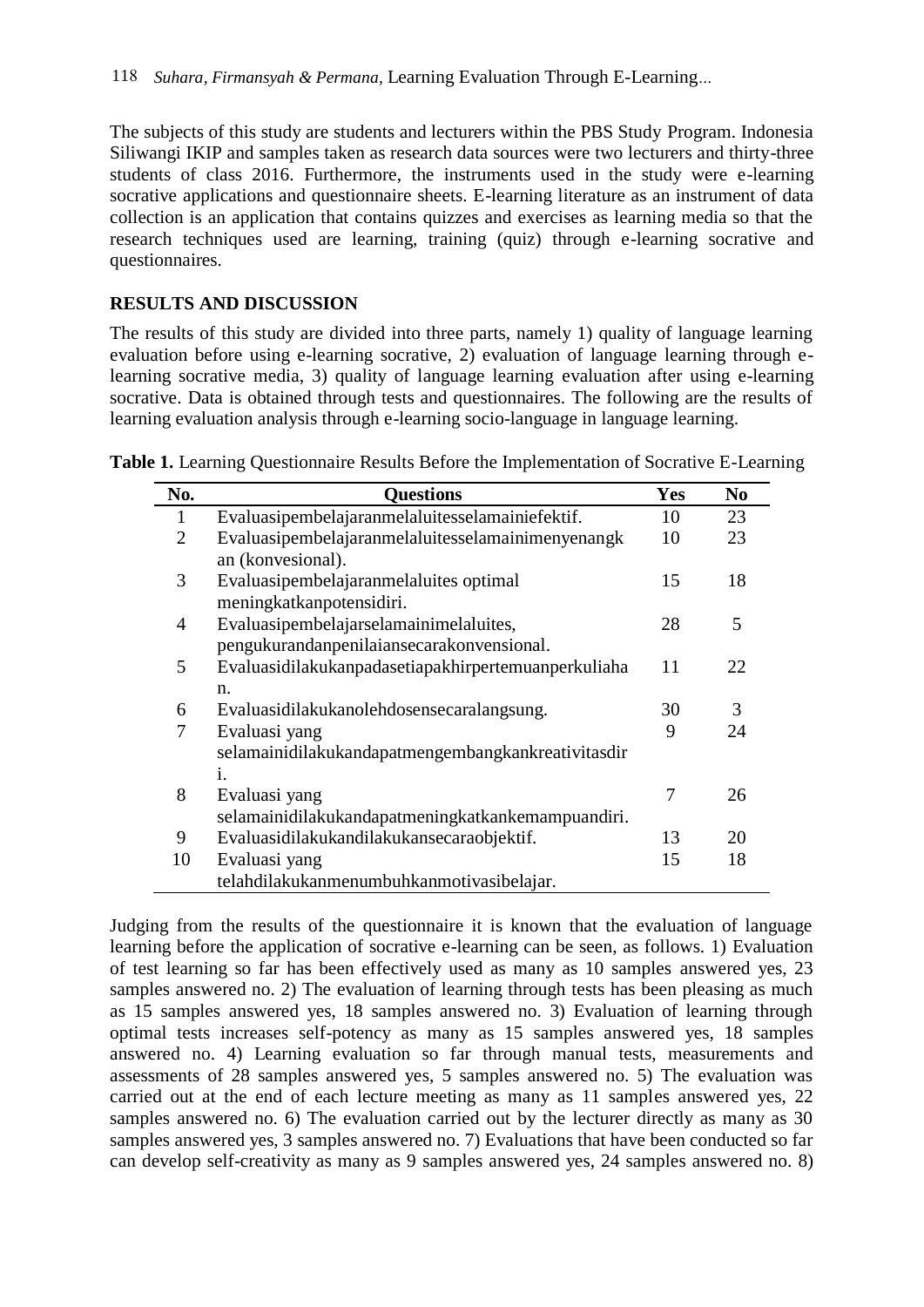Evaluations that have been carried out so far can improve the ability of self as many as 7 samples answered yes, 26 samples answered no. 9) The evaluation carried out objectively as many as 13 samples answered yes, 20 samples answered no. 10) Evaluations that have been carried out foster learning motivation as many as 15 samples answered yes, 18 samples answered no.

Based on the results of the calculation of table 1 and presentation, questions number one to ten regarding implementation, the impact of language learning evaluations that have been implemented can be concluded evaluating language learning through tests that have been carried out quite effectively. But the aspect of development and enhancement of potential and ability as an impact of the evaluation of language learning that has been done is quite optimal.

| <b>Sample</b>     | <b>Score</b>    | <b>Correct Answer</b> |
|-------------------|-----------------|-----------------------|
| S1                | $\overline{80}$ | $\overline{4}$        |
| S <sub>2</sub>    | 80              | $\overline{4}$        |
| S <sub>3</sub>    | 40              | $\overline{c}$        |
| <b>S4</b>         | 40              | $\overline{c}$        |
| S <sub>5</sub>    | 80              | $\overline{4}$        |
| S6                | 100             | 5                     |
| S7                | 100             | 5                     |
| S <sub>8</sub>    | 20              | $\mathbf{1}$          |
| S9                | 80              | $\overline{4}$        |
| <b>S10</b>        | 60              | 3                     |
| <b>S11</b>        | 40              |                       |
| <b>S12</b>        | 60              | $\frac{2}{3}$         |
| <b>S13</b>        | 40              | $\overline{c}$        |
| <b>S14</b>        | 80              | $\overline{4}$        |
| <b>S15</b>        | 100             | 5                     |
| <b>S16</b>        | 80              | $\overline{4}$        |
| <b>S17</b>        | 100             | 5                     |
| <b>S18</b>        | 80              | $\overline{4}$        |
| <b>S19</b>        | 80              | $\overline{4}$        |
| <b>S20</b>        | 100             | 5                     |
| <b>S21</b>        | 100             | 5                     |
| S <sub>22</sub>   | 100             | 5                     |
| S <sub>23</sub>   | 40              | $\overline{c}$        |
| <b>S24</b>        | 80              | $\overline{4}$        |
| S <sub>25</sub>   | 60              | 3                     |
| S <sub>26</sub>   | 40              | $\overline{c}$        |
| S <sub>27</sub>   | 100             | 5                     |
| <b>S28</b>        | 20              | $\mathbf{1}$          |
| S <sub>29</sub>   | 80              | $\overline{4}$        |
| <b>S30</b>        | 40              | $\overline{2}$        |
| S31               | 80              | $\overline{4}$        |
| S32               | 80              | $\overline{4}$        |
| S33               | 100             | 5                     |
| <b>Total Skor</b> | 71,51%          | 3,57%                 |

**Tabel 2.**The Result of the Learning Evaluation Process ThroughSocrative E-Learning Media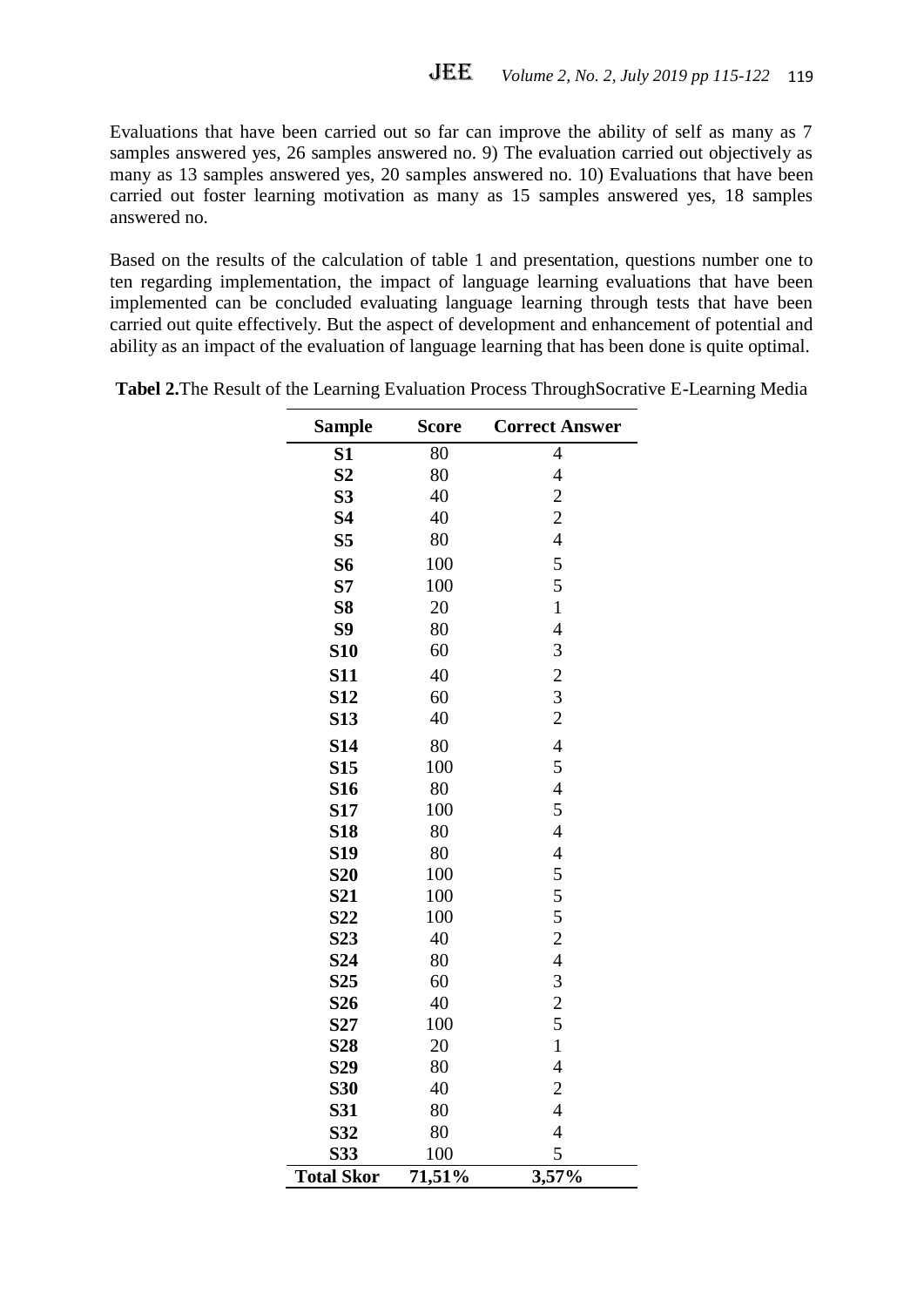Table 2 presents the results of language learning evaluation through e-learning socrative media which are used. It is known that as many as 33 samples took part in evaluating 9 samples obtained a score of 100, 12 samples obtained a score of 80, 3 samples received a score of 60, 7 samples scored 40, and as many as 2 samples get a score of 20. Seeing the score obtained by the sample if the score is scored as follows. 1) A score of 100 acquisition percentages of 27.27%, a score of 80 percent gains of 36.36%. The score of 60 percent is 9.09%. The score of 40 percent is 21.21%. The score of 20 acquisition percentages is 6.06%. Thus the results of the learning evaluation process through e-learning socrative can run well and effectively.

| No.            | <b>Questions</b>                                                | <b>Yes</b> | N <sub>0</sub> |
|----------------|-----------------------------------------------------------------|------------|----------------|
| $\mathbf{1}$   | Evaluasipembelajaranmelaluitesselamainiefektif.                 | 26         | $\overline{7}$ |
| $\overline{2}$ | Evaluasipembelajaranmelaluitesselamainimenyenangkan.            | 25         | 8              |
| 3              | Evaluasipembelajaranmelaluitesselamaini optimal                 | 30         | 3              |
|                | meningkatkanpotensidiri.                                        |            |                |
| 4              | Pernahmenggunakanevaluasipembelajaranmelaluie-learning          | 6          | 27             |
|                | socrativesebelumnya.                                            |            |                |
| 5              | Evalusipembelajaranlebihmenyenangkanmelaluie-learning           | 29         | $\overline{4}$ |
|                | socrativedaripadatesbiasa.                                      |            |                |
| 6              | Evaluasipembelajaranlebihefektifmelaluie-learning               | 29         | 4              |
|                | socrativedaripadatesbiasa.                                      |            |                |
| 7              | E-learning                                                      | 31         | 2              |
|                | socrativedapatmeningkatkankemampuan/mengembangkanpotensidiri.   |            |                |
| 8              | E-learning                                                      | 32         | 1              |
|                | socrativedapatmenjadisolusitepatdalammenghadapirevolusiindustri |            |                |
|                | 4.0 padaevaluasipembelajaran.                                   |            |                |
| 9              | E-learning socrativemenghambat proses                           | 25         | 8              |
|                | pembelajarankhususnyapembelajaranbahasa.                        |            |                |
| 10             | E-learning                                                      | 27         | 6              |
|                | socrativeharusdigunakandalamevaluasipembelajaranbahasa.         |            |                |

**Tabel 3.**The Result of Questionnaire of Learning AfterSocrative E-Learning Application

The results of the questionnaire in Table 3 are known as follows. Questions number one to three regarding the evaluation of language learning that has been implemented so far from the results of the answers are known that the evaluation of language learning has been carried out effectively, pleasantly and can increase self-potential. Questions number four to six regarding the evaluation of e-learning socio are known to have never used evaluations through elearning socrative media but after being introduced and used in evaluating language learning with e-learning socrative it was more effective and enjoyable. Questions number seven and eight regarding the impact of using e-learning socrative media in carrying out language learning evaluations are known from questionnaire answers stating that e-learning socrative media can optimally increase self-potential and can be the right solution in facing the industrial era 4.0. Questions number nine and ten regarding barriers and the use of e-learning socio in conducting learning evaluations from the questionnaire results stated that the small obstacles faced when implementing language learning evaluations through e-learning socio media and should be used in the process of evaluating language learning.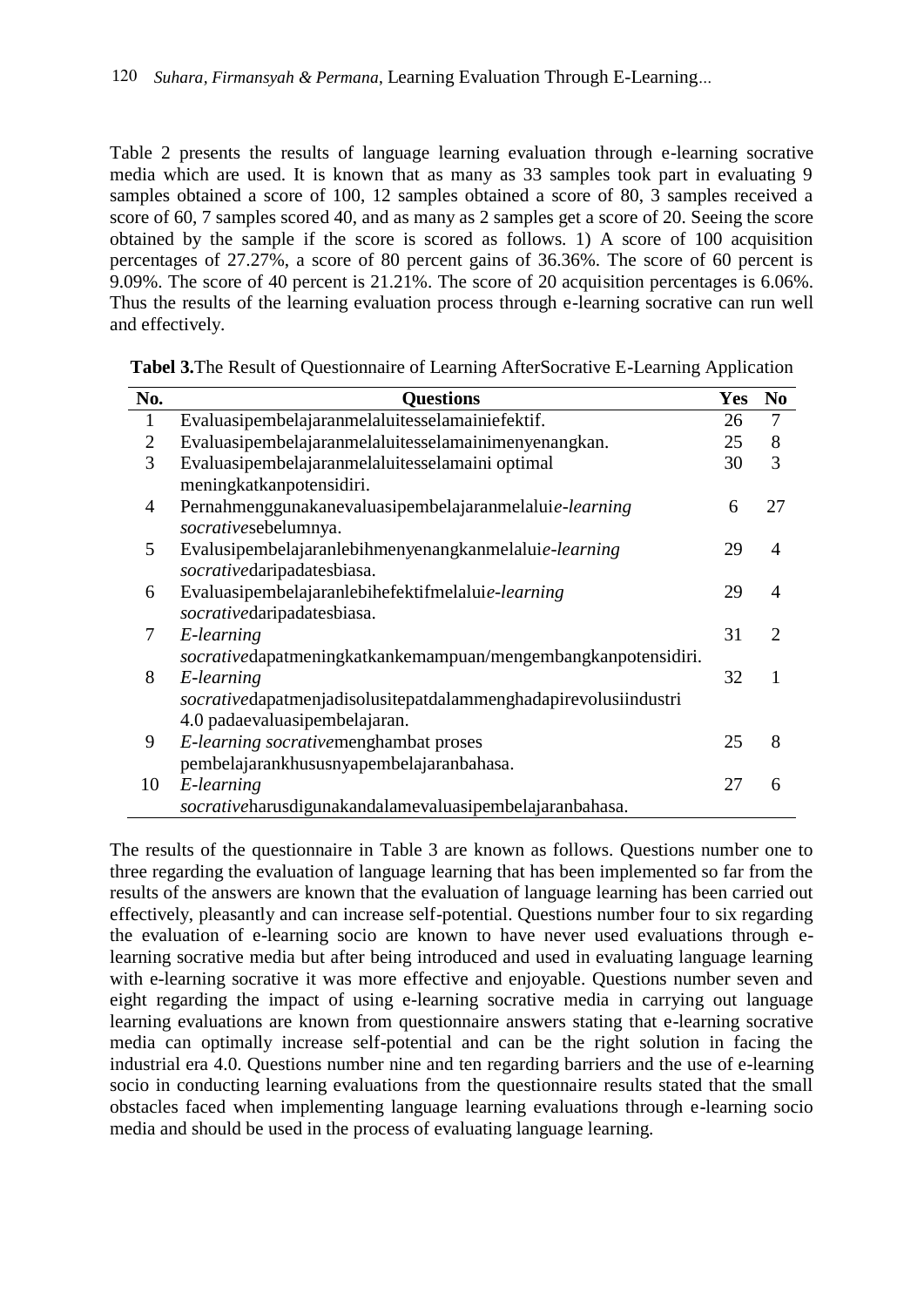Thus it can be seen that evaluation of language learning through e-learning socrative media can be used and effective. In addition, it can improve and optimize the self-potential of the sample (students) and can be the right solution to facing the era of industrial revolution 4.0 in the evaluation of learning.

# **CONCLUSION**

In general, learning evaluation through media e-learning socrative on language learning is part of a new development or orientation in the field of education to answer the challenges in the era of industrial revolution 4.0. Specifically, based on the presentation of the results of the research on the previous item it is known as follows. 1) the evaluation of language learning that has been done so far is quite effective to use and quite optimal for developing and increasing the potential of students. 2) the results of the language learning evaluation process through e-learning socio-lectures run well and effectively as seen from the results of the percentage scores obtained. 3) Through e-learning socrative media on language learning, it can be used to improve the quality of language learning evaluation and develop self-potential possessed by the sample (students) of IKIP Siliwangi optimally.

#### **ACKNOWLEDGMENTS**

Thank you to IKIP Siliwangi for funding this research, so we can solve it by utilizing sufficient funds from the start of observations, conducting research and processing research results. I hope all of our research can benefit my institutions and Indonesian study programs.

#### **REFERENCES**

- Ahmad, I. (2018). Pendidikan Tinggi" 4.0" yang Mampu Meningkatkan Daya Saing Bangsa. *Makassar, Indonesia*.
- Arifin, Z. (2013). *Evaluasi Pembelajaran*. Bandung: PT. Remaja Rosda Karya.
- Awedh, M., Mueen, A., Zafar, B., & Manzoor, U. (2015). Using Socrative and Smartphones for The Support of Collaborative Learning. *ArXiv Preprint ArXiv:1501.01276*.
- Chotijah, H. Y., Larasati, S., & Sari, I. P. A. (2018). Penerapan Media E-Learning Socrative dalam Materi Pengolahan Data Kelas VI Sekolah Dasar. *Seminar Nasional Pendidikan Matematika Ahmad Dahlan*, *1*, 94–98.
- Dervan, P. (2014). Increasing in-Class Student Engagement Using Socrative (an Online Student Response System). *AISHE-J: The All Ireland Journal of Teaching and Learning in Higher Education*, *6*(3).
- Guraru. (2013). Socrative Memanfaatkan Gadget Siswa untuk Bermain Sambil Belajar. Retrieved from http://guraru.org/info/socrative-memanfaatkan-gadget-siswa-untukbermain-sambil-belajar/
- San Fauziya, D., & Suhara, A. M. (2015). Evaluasi Pembelajaran melalui Penulisan Jurnal Reflektif Berbasis Penilaian Diri di PBS. Indonesia STKIP Siliwangi. *P2M STKIP Siliwangi*, *2*(1), 46–52.